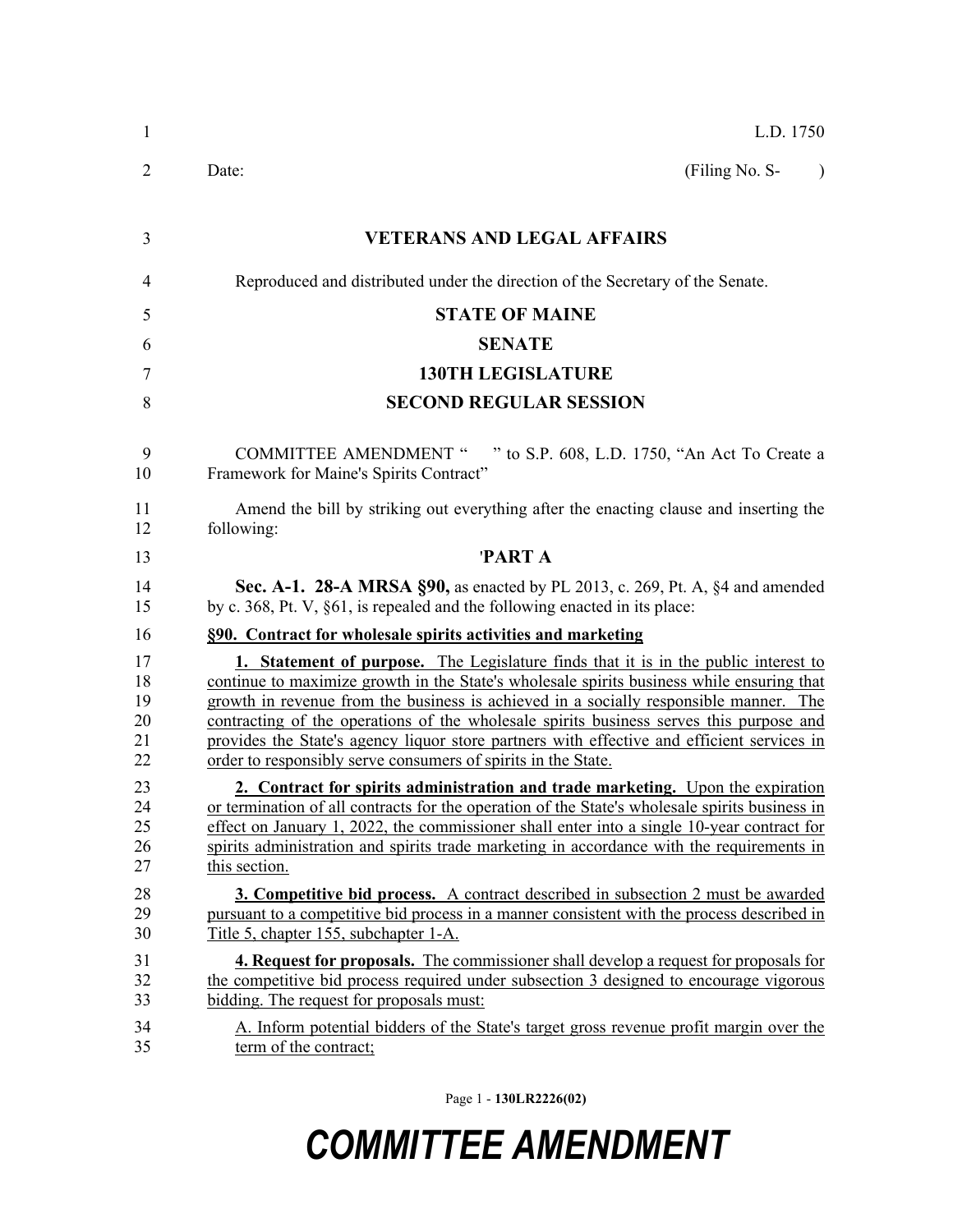| 1              | B. Instruct potential bidders to propose the scope of spirits administration and spirits      |
|----------------|-----------------------------------------------------------------------------------------------|
| $\overline{2}$ | trade marketing services that will be provided and the fee for those services expressed       |
| 3              | as a percentage of revenue generated by the wholesale business;                               |
| 4              | C. Direct potential bidders to indicate whether subcontractors will be used for any           |
| 5              | portion of the services described in paragraph B and to identify those subcontractors;        |
| 6              | D. Inform potential bidders that they may propose incentives intended to encourage            |
| 7              | responsible growth of revenue and enhanced efficiencies in services provided; and             |
| 8              | E. Require each bidder to affirm that neither the bidder nor any of the principal officers    |
| 9              | of the bidder has a direct financial interest in a license or permit in this State or another |
| 10             | state for the manufacture of spirits, other than a minor investment in not more than 1%       |
| 11             | of the securities of a business entity that holds such a license or permit.                   |
| 12             | 5. Information provided by bidder. A bidder seeking consideration of the award of             |
| 13             | a contract pursuant to this section shall:                                                    |
| 14             | A. Demonstrate the bidder's knowledge of the wholesale liquor business, the alcoholic         |
| 15             | beverage industry or a related field as well as the bidder's experience or knowledge, if      |
| 16             | any, of the responsible marketing of liquor;                                                  |
| 17             | B. Propose the bidder's marketing strategies and the scope of the spirits administration      |
| 18             | services the bidder will provide as well as the fee for those strategies and services         |
| 19             | expressed as a percentage of revenue generated by the wholesale business;                     |
| 20             | C. Identify the strategies and services proposed in paragraph B for which the bidder          |
| 21             | may use a subcontractor and identify those subcontractors;                                    |
| 22             | D. Demonstrate the bidder's financial capacity and access to capital to maintain the          |
| 23             | strategies and services proposed in paragraph B;                                              |
| 24             | E. Demonstrate the bidder's capabilities for providing transportation and distribution        |
| 25             | of spirits to agency liquor stores, which must include:                                       |
| 26             | (1) Delivery vehicles with the appropriate capacity to deliver spirits to the full            |
| 27             | range of agency liquor stores, including both large and small stores;                         |
| 28             | (2) Drivers with the requisite driver's license credentials to drive all sizes of             |
| 29             | delivery vehicles;                                                                            |
| 30             | (3) The ability to make deliveries to agency liquor stores on at least 250 days per           |
| 31             | year; and                                                                                     |
| 32             | (4) The ability to provide the minimum number of deliveries established in the                |
| 33             | request for proposals per week to each store, which may not be less than 2;                   |
| 34             | F. Demonstrate the bidder's warehousing capacity and ability to expand its                    |
| 35             | warehousing capacity over the term of the contract. The bidder shall propose bailment         |
| 36             | rates and related fees that the bidder proposes to charge spirits suppliers;                  |
| 37             | G. Describe the bidder's information technology capabilities, which must include              |
| 38             | methods for processing orders and invoices, inventory management and sales data               |
| 39             | analysis;                                                                                     |
| 40             | H. Describe the bidder's plan for enhancing services to spirits suppliers and agency          |
| 41             | liquor stores;                                                                                |

Page 2 - **130LR2226(02)**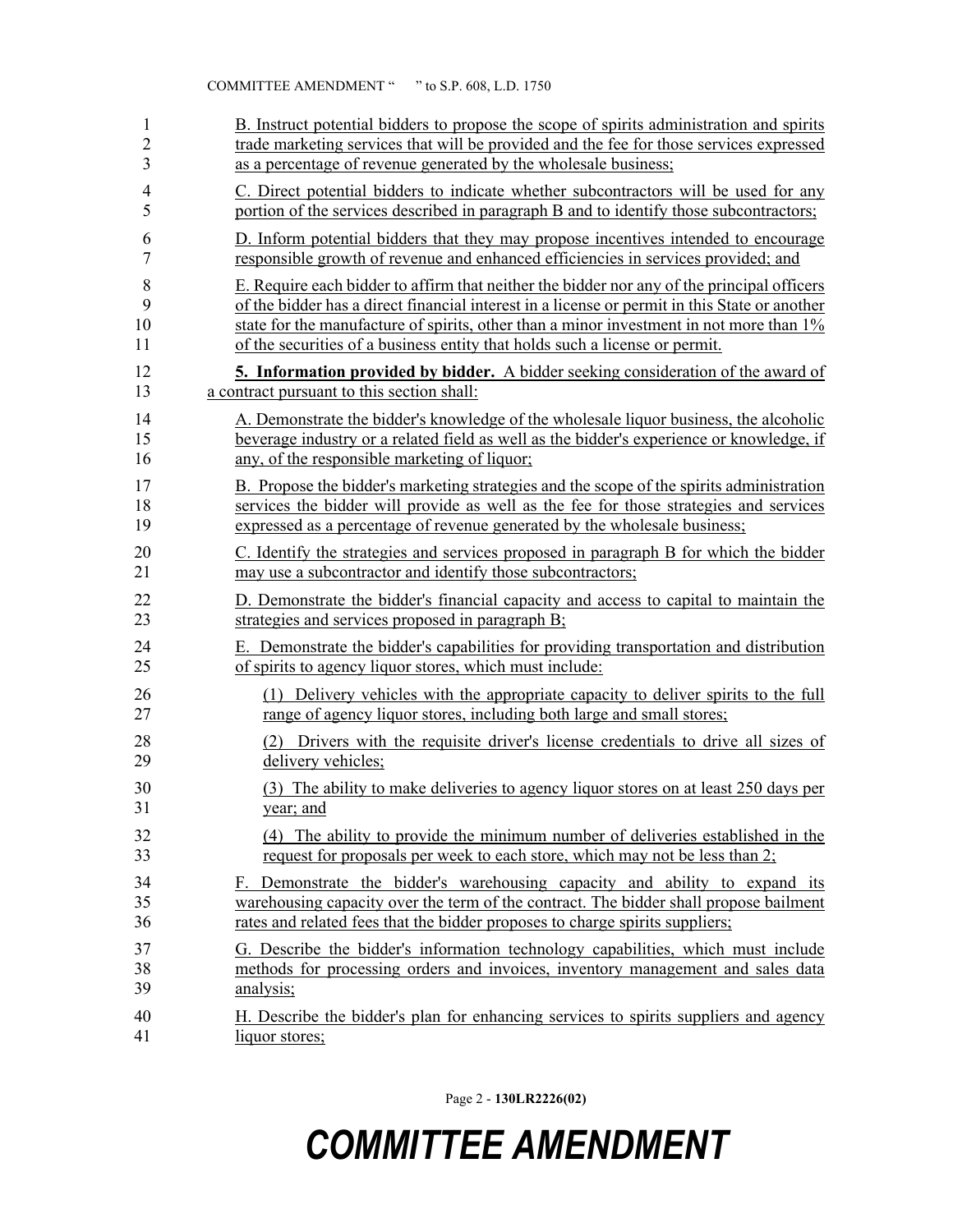| 1              | I. Describe the bidder's business plan to provide services in a manner that will assist            |
|----------------|----------------------------------------------------------------------------------------------------|
| $\overline{2}$ | the State in achieving a responsible growth rate for the wholesale spirits business;               |
| 3              | J. Demonstrate the positive impact on the economy, employment and state revenues                   |
| $\overline{4}$ | that the bidder's overall proposal will provide;                                                   |
| 5              | K. Demonstrate that the bidder, any principal officer of the bidder and any named                  |
| 6              | subcontractor have not been found to have violated any state or federal law or rule                |
| $\overline{7}$ | governing the manufacture, distribution or sale of spirits; and                                    |
| 8              | L. Affirm that neither the bidder nor any of the principal officers of the bidder has a            |
| 9              | direct financial interest in a license or permit in this State or another state for the            |
| 10             | manufacture of spirits, other than a minor investment in not more than 1% of the                   |
| 11             | securities of a business entity that holds such a license or permit.                               |
| 12             | In addition to the requirements of paragraphs A to L, the commissioner, in order to ensure         |
| 13             | that the objective of maximizing growth in the State's wholesale spirits business is               |
| 14             | achieved, may require a bidder to provide additional information, including disclosure of          |
| 15             | the potential of a bidder's direct and substantial conflict of interest with the State's financial |
| 16             | interest.                                                                                          |
| 17             | <b>6. Award criteria and issuance of contract.</b> The commissioner shall choose the best-         |
| 18             | value bidder in conformity with Title 5, section 1825-B, subsection 7 and shall consider as        |
| 19             | criteria for award the information required to be provided in subsection 5. The                    |
| 20             | commissioner may not award the contract to a bidder that holds or has a direct financial           |
| 21             | interest in, or that has a principal officer that holds or has a direct financial interest in, a   |
| 22             | license or permit in this State or another state to manufacture spirits. A minor investment        |
| 23             | in not more than 1% of the securities of a business entity that holds a license or permit in       |
| 24             | this State or another state to manufacture spirits does not constitute a financial interest        |
| 25             | prohibited by this subsection.                                                                     |
| 26             | The commissioner shall ensure that the following criteria are met before entering into a           |
| 27             | contract:                                                                                          |
| 28             | A. That revenue to the State from the sale of spirits is predictable over the term of the          |
| 29             | contract;                                                                                          |
| 30             | B. That revenue from the sale of spirits will be maximized by the issuance of the                  |
| 31             | contract and achieved through efficiency of services;                                              |
| 32             | C. That the bidder has demonstrated that services provided to agency liquor stores will            |
| 33             | be enhanced; and                                                                                   |
| 34             | D. That, upon execution of the contract, the disruption of services to agency liquor               |
| 35             | stores and spirits suppliers will be minimal or absent.                                            |
| 36             | 7. Mandatory contract provisions. A contract entered into with a successful bidder                 |
| 37             | in accordance with this section must:                                                              |
| 38             | A. Require that the person awarded the contract submit to the bureau, in a manner                  |
| 39             | determined by the bureau, an annual report audited by an independent 3rd party. The                |
| 40             | bureau, following receipt of the report, shall provide the report annually to the joint            |
| 41             | standing committees of the Legislature having jurisdiction over appropriations and                 |
| 42             | financial affairs and alcoholic beverages matters;                                                 |

Page 3 - **130LR2226(02)**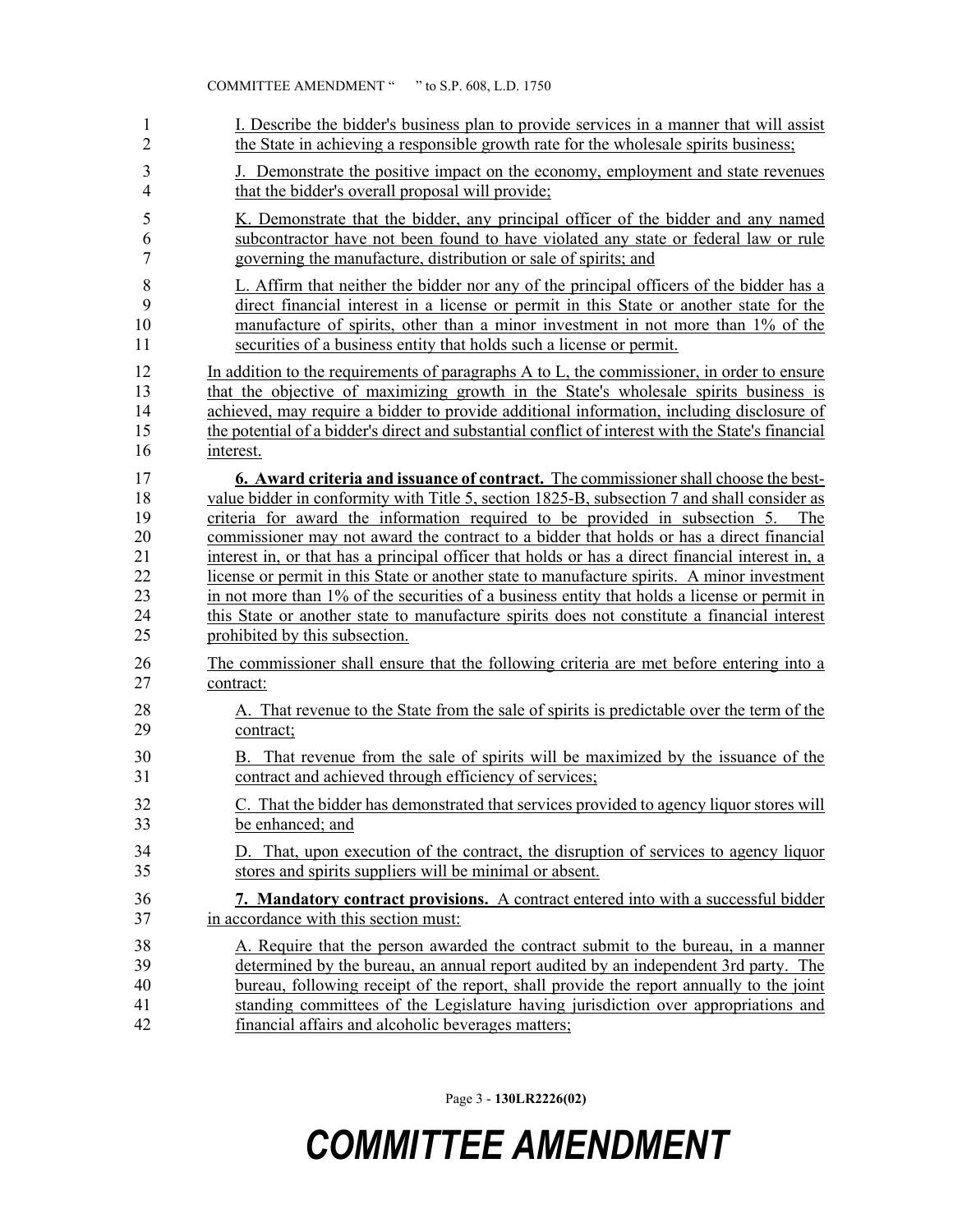| $\mathbf{1}$   | B. Prohibit the person awarded the contract from engaging in activities reserved for           |
|----------------|------------------------------------------------------------------------------------------------|
| $\overline{2}$ | agency liquor stores licensed as reselling agents to provide spirits to establishments         |
| 3              | licensed for on-premises consumption;                                                          |
| $\overline{4}$ | C. Include provisions that allow for ongoing performance standards review so that              |
| 5              | deficiencies in such standards may result in amendments to the contract or nullification.      |
| 6              | Performance standards subject to contract amendments or nullification include:                 |
| 7              | (1) Working in partnership with the State to achieve the goal of a responsible                 |
| 8              | growth rate for the wholesale spirits business as negotiated with the successful               |
| 9              | bidder at the time of award;                                                                   |
| 10             | (2) Transparency in annual reporting and conformance to the reporting                          |
| 11             | requirements established in consultation with the successful bidder throughout the             |
| 12             | term of the contract by the bureau; and                                                        |
| 13             | (3) Responsiveness to the service needs of agency liquor stores;                               |
| 14             | D. Include provisions establishing standards of efficiency and quality of operations;          |
| 15             | and                                                                                            |
| 16             | E. Require that the bureau approve all bailment rates and related fees.                        |
| 17             | <b>8. Extension.</b> The commissioner and a successful bidder awarded a contract under this    |
| 18             | section may agree to a single extension of the existing terms of the contract for a period of  |
| 19             | no more than 3 years following the end of the original 10-year contract term.                  |
| 20             | <b>9. Price regulation.</b> Notwithstanding any other provision of this section to the         |
| 21             | contrary, the State shall regulate the wholesale and retail prices of all spirits sold in the  |
| 22             | State.                                                                                         |
| 23             | Sec. A-2. No effect on existing contracts. Nothing in this Act is intended to affect           |
| 24             | the validity of or cause a premature termination of the spirits administration and spirits     |
| 25             | trade marketing contracts under the Maine Revised Statutes, Title 28-A, section 90 that        |
| 26             | were in effect on the day prior to the effective date of this Act.                             |
| 27             | <b>PART B</b>                                                                                  |
| 28             | <b>Sec. B-1. 28-A MRSA §83-C, sub-§5, as enacted by PL 2013, c. 476, Pt. A, §9, is</b>         |
| 29             | repealed.                                                                                      |
| 30             | Sec. B-2. 28-A MRSA §606, sub-§4-A, as amended by PL 2019, c. 404, §10, is                     |
| 31             | repealed and the following enacted in its place:                                               |
| 32             | 4-A. Discount rates for agency liquor stores; rulemaking. Beginning July 1, 2014,              |
| 33             | the bureau shall set the wholesale price of spirits, which is the price an agency liquor store |
| 34             | pays to purchase spirits, at a minimum discount of 12% off the retail price. Upon the          |
| 35             | expiration or termination of all contracts for the operation of the State's wholesale spirits  |
| 36             | business in effect on January 1, 2022, the bureau shall set the wholesale price of spirits,    |
| 37             | which is the price an agency liquor store pays to purchase spirits, at a minimum discount      |
| 38             | of 18% off of the retail price.                                                                |
| 39             | The bureau by rule may establish discount rates greater than the minimum discount rates        |
| 40             | established in this subsection, including:                                                     |

Page 4 - **130LR2226(02)**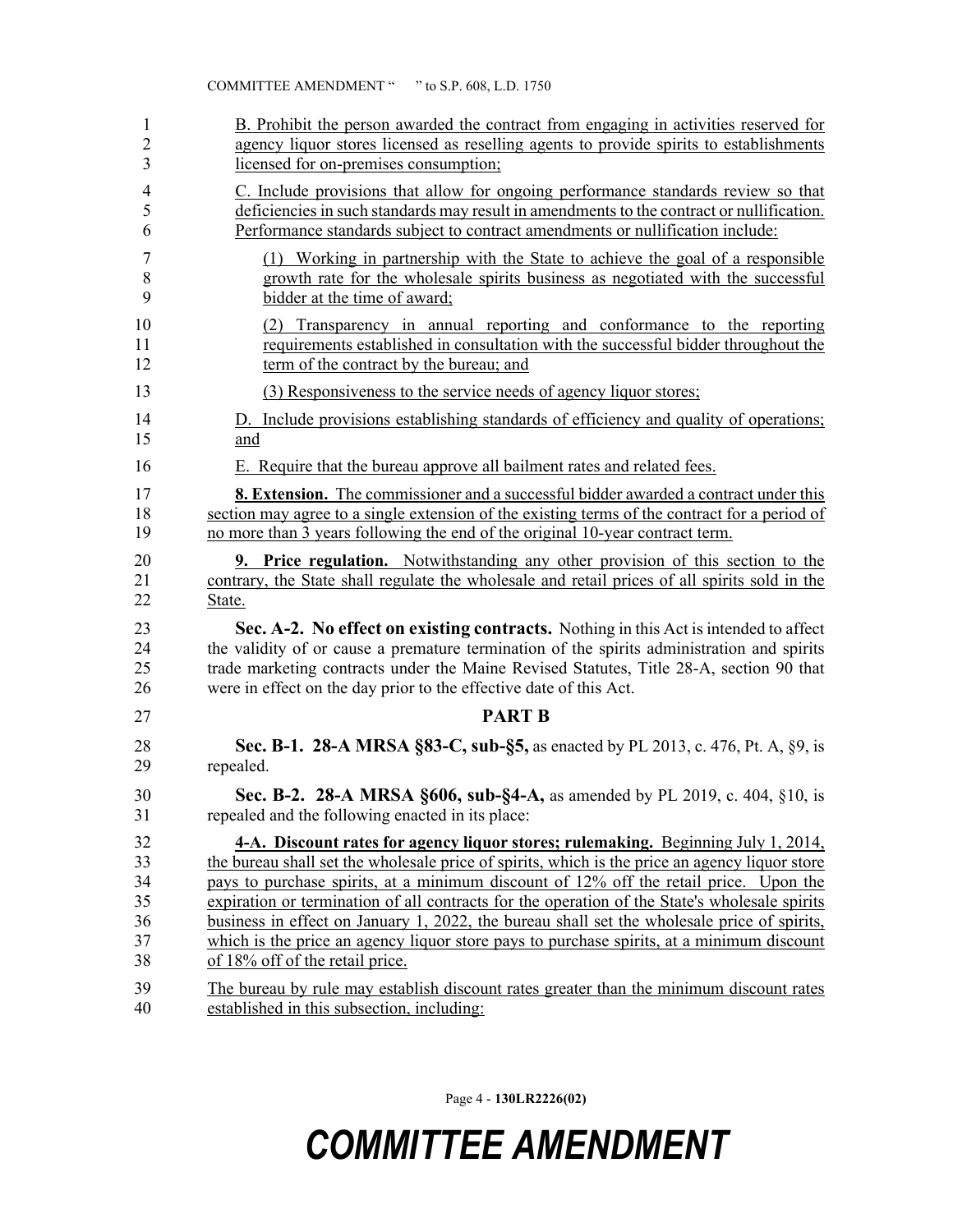1 A. Graduated discount rates, which must be structured in a way that does not adversely 2 affect agency liquor stores that stock a low level of inventory; and

- 3 B. Increased discount rates to be awarded as part of a sales incentive program for 4 agency liquor stores. In adopting a sales incentive program under this paragraph, the 5 bureau shall consider the effect of the sales incentive program on state revenue and on 6 any pending or existing contracts awarded under section 90.
- 7 Rules adopted pursuant to this subsection are routine technical rules as defined in Title 5, 8 chapter 375, subchapter 2-A.

9 **Sec. B-3. Report on discount rate rulemaking.** The Department of 10 Administrative and Financial Services, Bureau of Alcoholic Beverages and Lottery 11 Operations shall submit a report to the joint standing committee of the Legislature having 12 jurisdiction over alcoholic beverages matters no later than February 1, 2023 describing the 13 steps taken by the bureau after the effective date of this Act to adopt or amend or to propose 14 to adopt or amend rules governing the wholesale prices of spirits under the Maine Revised 15 Statutes, Title 28-A, section 606, subsection 4-A, including rules establishing graduated 16 discount rates or a sales incentive program for agency liquor stores. The report must 17 include a copy of any rules finally adopted after the effective date of this Act or a 18 description of the substance of the rules that the bureau has proposed or intends to propose 19 for adoption after the effective date of this Act. The joint standing committee of the 20 Legislature having jurisdiction over alcoholic beverages matters may report out legislation 21 based upon the report to any session of the 131st Legislature.

22 **Sec. B-4. Bureau of Alcoholic Beverages and Lottery Operations to**  23 **convene stakeholder group regarding sale and distribution of certain spirits**  24 **products; report.** The Department of Administrative and Financial Services, Bureau of 25 Alcoholic Beverages and Lottery Operations shall convene a stakeholder group to consider 26 changes to the law that would allow the importation and sale of spirits products containing 27 between 8% and 15% alcohol by volume by certificate of approval holders under the Maine 28 Revised Statutes, Title 28-A, section 1361 and that would allow the production and sale of 29 such spirits products by in-state manufacturers of malt liquor or wine licensed under Title 30 28-A, section 1355-A. The stakeholder group must include, at a minimum, agency liquor 31 stores; on-premises and off-premises retail licensees; certificate of approval holders under 32 Title 28-A, sections 1361 and 1381; in-state manufacturers licensed under Title 28-A, 33 section 1355-A, including small breweries and small distilleries; and wholesale licensees.

34 The stakeholder group shall hold at least 3 meetings for the purpose of considering the 35 following:

36 1. Changes to current law that would allow retailers licensed to sell malt liquor or wine 37 for on-premises or off-premises consumption that are not agency liquor stores to sell spirits 38 products containing between 8% and 15% alcohol by volume, including but not limited to 39 amending the definition of "low-alcohol spirits products" and creating a new category of 40 spirits product that includes products commonly known as "ready-to-drink" cocktails; and

41 2. Changes to current law that would establish the category of the spirits products 42 identified in subsection 1 that certificate of approval holders under Title 28-A, section 1361 43 should be authorized to import and sell and that manufacturers of malt liquor or wine 44 licensed under Title 28-A, section 1355-A should be authorized to produce and sell; the

Page 5 - **130LR2226(02)**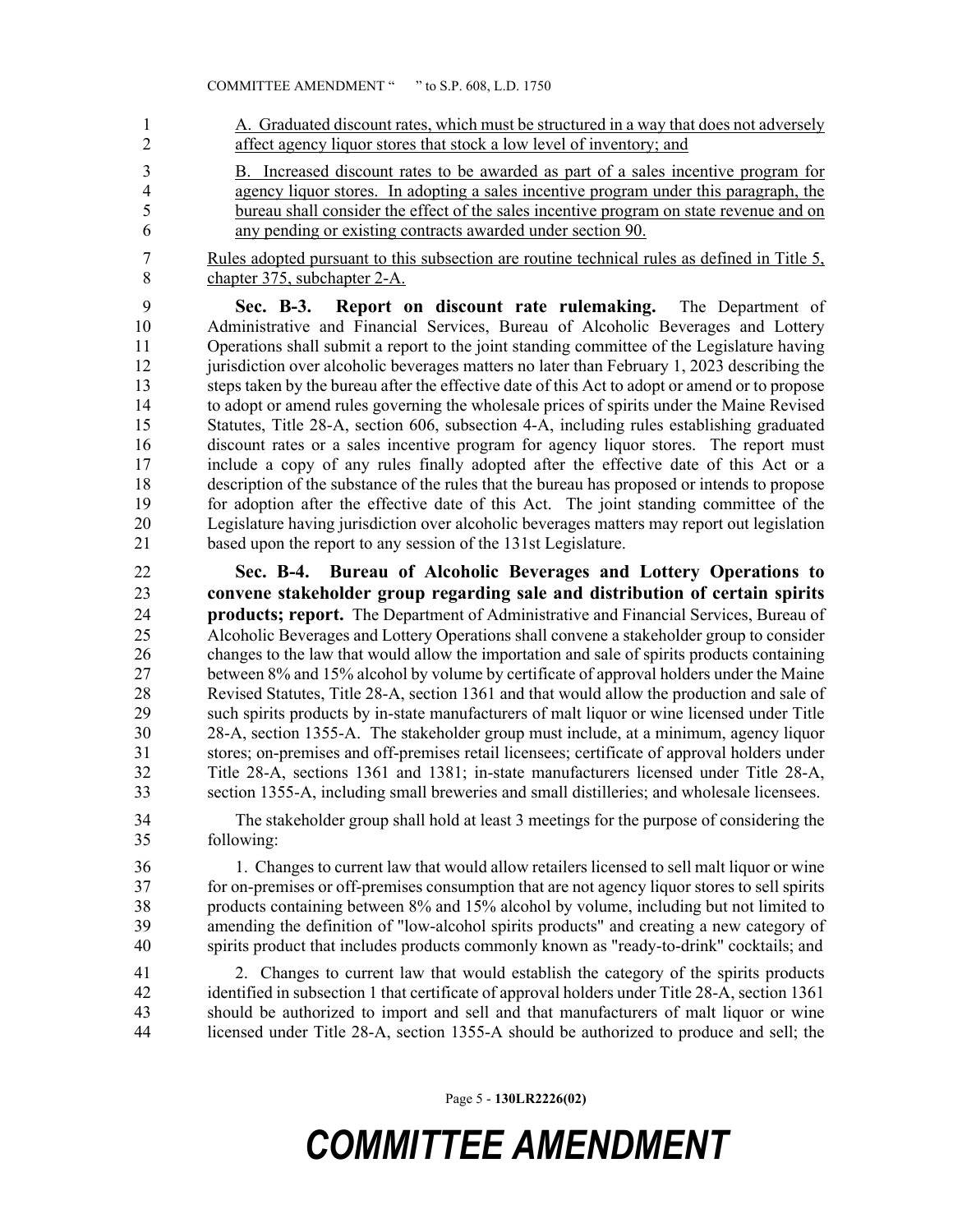45 categories of the spirits products identified in subsection 1 that wholesale licensees should be authorized to distribute for resale; and the categories of spirits products identified in subsection 1 that the State should continue to distribute to agency liquor stores. 1 2 3

4 No later than March 1, 2023, the bureau shall submit a report summarizing any 5 conclusions reached and proposals supported by the stakeholder group, which may include 6 suggested legislation, to the joint standing committee of the Legislature having jurisdiction 7 over alcoholic beverages matters. The committee may report out legislation related to the 8 report to the 131st Legislature in 2023.'

9 Amend the bill by relettering or renumbering any nonconsecutive Part letter or section 10 number to read consecutively.

#### 11 **SUMMARY**

- This amendment replaces the bill, which is a concept draft. 12
- 13 Part A of the amendment:

14 1. Directs the Commissioner of Administrative and Financial Services to award a 15 single 10-year contract for spirits administration and spirits trade marketing through a 16 competitive bidding process for a contract term that will begin when the current contracts 17 for spirits administration and spirits trade marketing expire;

18 2. Directs the commissioner to develop a request for proposals that is designed to 19 encourage vigorous bidding and that requires bidders to provide detailed information, 20 including: information regarding the bidder's prior experience and knowledge of the 21 relevant industries; a description of the bidder's proposed marketing strategies and the 22 scope of the spirits administration services the bidder will provide, as well as the fee that 23 the bidder will charge for these strategies and services; an identification of the services for 24 which the bidder proposes to use a subcontractor and the identity of that subcontractor; 25 information demonstrating the bidder's financial capacity and access to capital; a 26 description of the bidder's capabilities for providing transportation and distribution of 27 spirits to agency liquor stores, including its capability to make deliveries on a minimum of 28 250 days per year and, for each agency liquor store, a minimum of 2 deliveries per week; 29 information demonstrating the bidder's warehousing capabilities and ability to expand its 30 warehouse capacity over the term of the contract; a description of the bidder's information 31 technology capabilities related to invoicing, inventory management and sales data analysis; 32 and information demonstrating that the bidder's proposal will enhance services to agency 33 liquor stores, assist the State in achieving a responsible growth rate for the spirits business 34 and positively impact the state economy. In addition, the commissioner shall require each 35 bidder to demonstrate that the bidder, each principal officer of the bidder and any named 36 subcontractor have not been found to have violated any state or federal law or rule 37 governing the manufacture, distribution or sale of spirits. Each bidder must also affirm that 38 neither the bidder nor any of the bidder's principal officers has a direct financial interest in 39 a license or permit in any state for the manufacture of spirits, other than a minor investment 40 in not more than 1% of the securities of a business entity holding such a license or permit;

41 3. Establishes the criteria for issuance of the contract and mandatory contract 42 provisions, including those regarding auditing, oversight and performance review, which 43 closely adhere to the law that was in effect when the commissioner entered into the current 44 spirits administration and spirits trade marketing contracts; and

Page 6 - **130LR2226(02)**